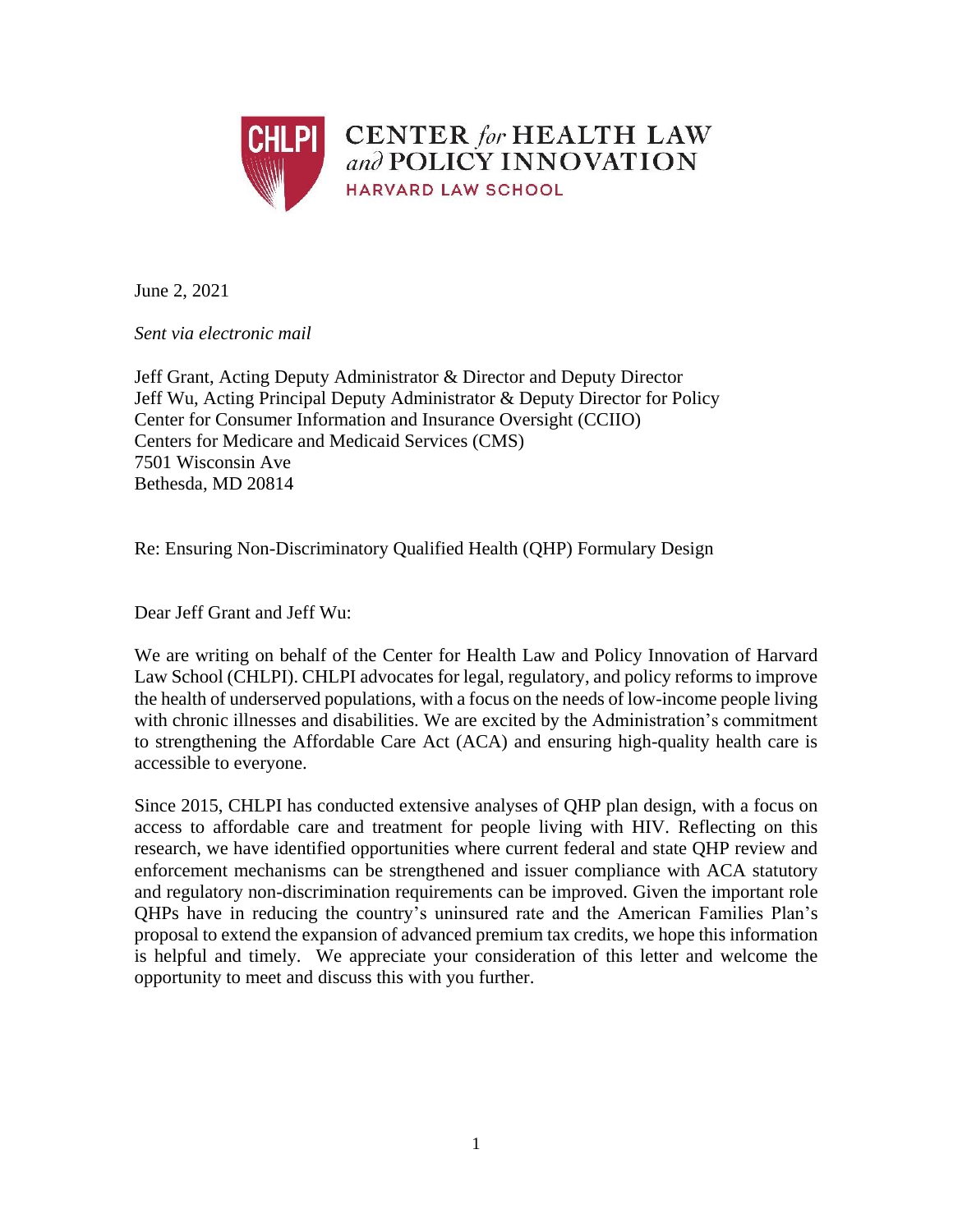# **I. Overview of QHP Review Tools and Medication Access Reforms to Better Identify and Prohibit Discriminatory Formulary Design**

As you know, a core charge of CCIIO, working in tandem with state insurance regulators, is to enforce section 1311 of the ACA, which prohibits "marketing practices or benefit designs that have the effect of discouraging enrollment in such plan[s] by individuals with significant health needs." CMS/CCIIO has provided two representative examples of potential discriminatory plan designs that discourage enrollment of high-cost beneficiaries. The first example is when an issuer does not cover a single-tablet drug regimen or extended-release product that is customarily prescribed for HIV patients and is just as effective as a multitablet regimen, absent an appropriate reason for the exclusion.<sup>1</sup> The second example is when issuers place "most or all drugs that treat a specific condition on the highest cost tiers."<sup>2</sup>

While these examples of discriminatory plan design are helpful, our research indicates that QHP formulary design continues to consistently exclude necessary HIV medications or place all or most HIV medications on the highest specialty tiers. We suggest the adoption of the following policy reforms to promote the identification and prohibition of discriminatory plan design:

### **a. Review and update the non-discrimination "clinical appropriateness" formulary review suite (FRS) tool**

As you know, the FRS provides important tools for state and federal insurance regulators to identify potential discriminatory formulary designs. The first tool is a formulary outlier analysis, which measures each plan's formulary against state and national average coverage thresholds. The second tool measures whether each plan provides "clinically appropriate" coverage based on nationally recognized treatment standards. We support CCIIO's inclusion of nine conditions that are at particular risk for discriminatory plan design (bipolar disorder, breast cancer, diabetes, hepatitis C, HIV, multiple sclerosis, prostate cancer, rheumatoid arthritis and schizophrenia). We believe slight modifications to this tool could help ensure that inputs are transparent and clinically based.

One modification would be to update the pre-populated recommended drug count thresholds used in the tool. For the HIV/Antiretroviral (ARV) category (see below), the threshold drug counts are so low for certain classes that they do not reflect EHB benchmark drug count standards or the standard of care for HIV treatment.

 $\overline{a}$ <sup>1</sup> Center for Consumer Information and Insurance Oversight, 2017 Letter to Issuers in the Federally-facilitated Marketplaces, [https://www.cms.gov/CCIIO/Resources/Regulations-and-](https://www.cms.gov/CCIIO/Resources/Regulations-and-Guidance/Downloads/Final-2017-Letter-to-Issuers-2-29-16.pdf)[Guidance/Downloads/Final-2017-Letter-to-Issuers-2-29-16.pdf.](https://www.cms.gov/CCIIO/Resources/Regulations-and-Guidance/Downloads/Final-2017-Letter-to-Issuers-2-29-16.pdf) 2 *Id.*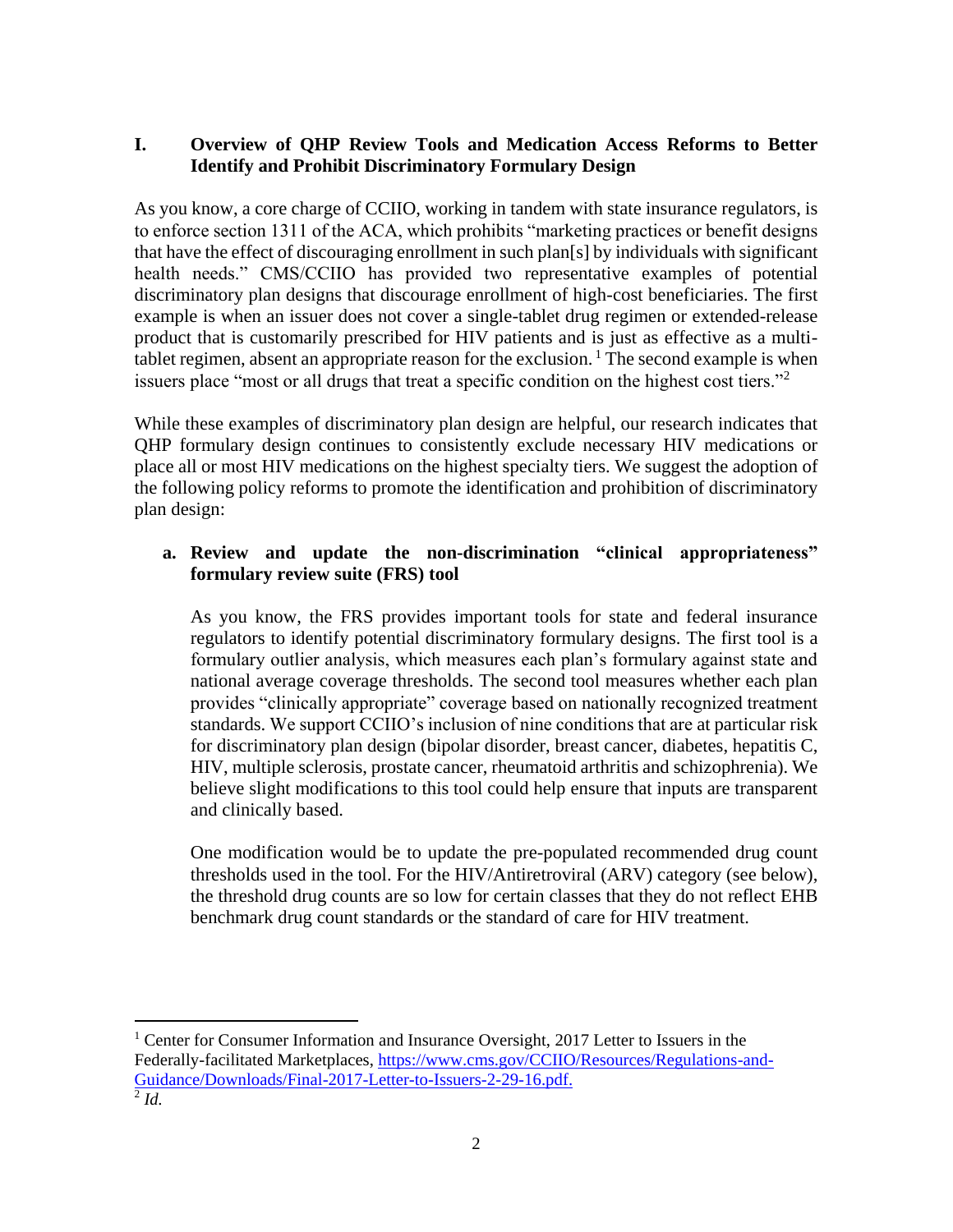| Condition  | <b>Test Description</b>                                                                   | <b>Condition</b><br>Test ID | <b>Threshold Selected</b> |
|------------|-------------------------------------------------------------------------------------------|-----------------------------|---------------------------|
| <b>HIV</b> | Coverage of drugs in the Combination Drugs class.                                         | 26                          | 4                         |
|            | Coverage of drugs in the Integrase Strand Transfer Inhibitors<br>class.                   | 27                          |                           |
|            | Coverage of drugs in the Non-Nucleoside Analog Reverse<br>Transcriptase Inhibitors class. | 28                          |                           |
|            | Coverage of drugs in the Nucleoside Analog Reverse<br>Transcriptase Inhibitors class.     | 29                          |                           |
|            | Coverage of drugs in the Nucleotide Analog Reverse<br>Transcriptase Inhibitors class.     | 30                          |                           |
|            | Coverage of drugs in the Pharmacokinetic Enhancers class.                                 | 31                          |                           |
|            | Coverage of drugs in the Protease Inhibitors class.                                       | 32                          |                           |

#### **CMS Clinical Appropriateness Thresholds for PY2022 FRS**

For instance, the pre-populated thresholds for six of the seven ARV classes listed is set at one. Because the EHB prescription drug provision requires plans to cover the greater of one drug per category/class or number of drugs per category/class covered in the state's benchmark plan (whichever is greater), this means in many cases, the pre-populated thresholds are actually lower than the EHB benchmark standard for the state. Moreover, there is limited information available as to the clinical guidelines used to develop this particular standard of "clinical appropriateness" and the baseline list of individual drugs for each category and class. Finally, while the tool allows regulators to see how many drugs are "restricted" or "unrestricted" in each class (defined as requiring prior authorization or step therapy), there is no defined threshold for what proportion of drugs covered with or without restrictions constitute a discriminatory plan design, leaving that decision to state regulators.<sup>3</sup>

Adapting this tool could make the inputs more transparent (e.g., citations to relevant clinical guidelines) and easier to use (e.g., defaults that suggest a concrete measure of inappropriate utilization management). These changes will allow this important tool to be more effectively used to identify and hold accountable plans with excessive or arbitrary utilization management across high-cost medications.

# **b. Update existing FRS tools or create new ones to identify "adverse tiering"**

The FRS tools are currently not set up to capture adverse tiering, the practice of placing all or most drugs to treat a certain condition on the highest cost-sharing tier.

 $\overline{a}$ 

<sup>&</sup>lt;sup>3</sup> The discretion given to state regulators about how to enforce the ACA's non-discrimination provisions means that there is incredible variability in how states approach regulation. Indeed, use of the FRS tools at all is voluntary for state regulators. This discretion creates growing disparities across states. See, e.g., Kate A. McManus, MD, et al. [Regional Disparities in Qualified Health](https://jamanetwork.com/journals/jamanetworkopen/fullarticle/2766669)  [Plans' Prior Authorization Requirements for HIV Pre-exposure Prophylaxis in the United States,](https://jamanetwork.com/journals/jamanetworkopen/fullarticle/2766669) JAMA Net Open. 2020;3(6) (finding QHP PA requirements for pre-exposure prophylaxis (PrEP) varied considerably by region, pointing to arbitrary, non-clinical use of PA).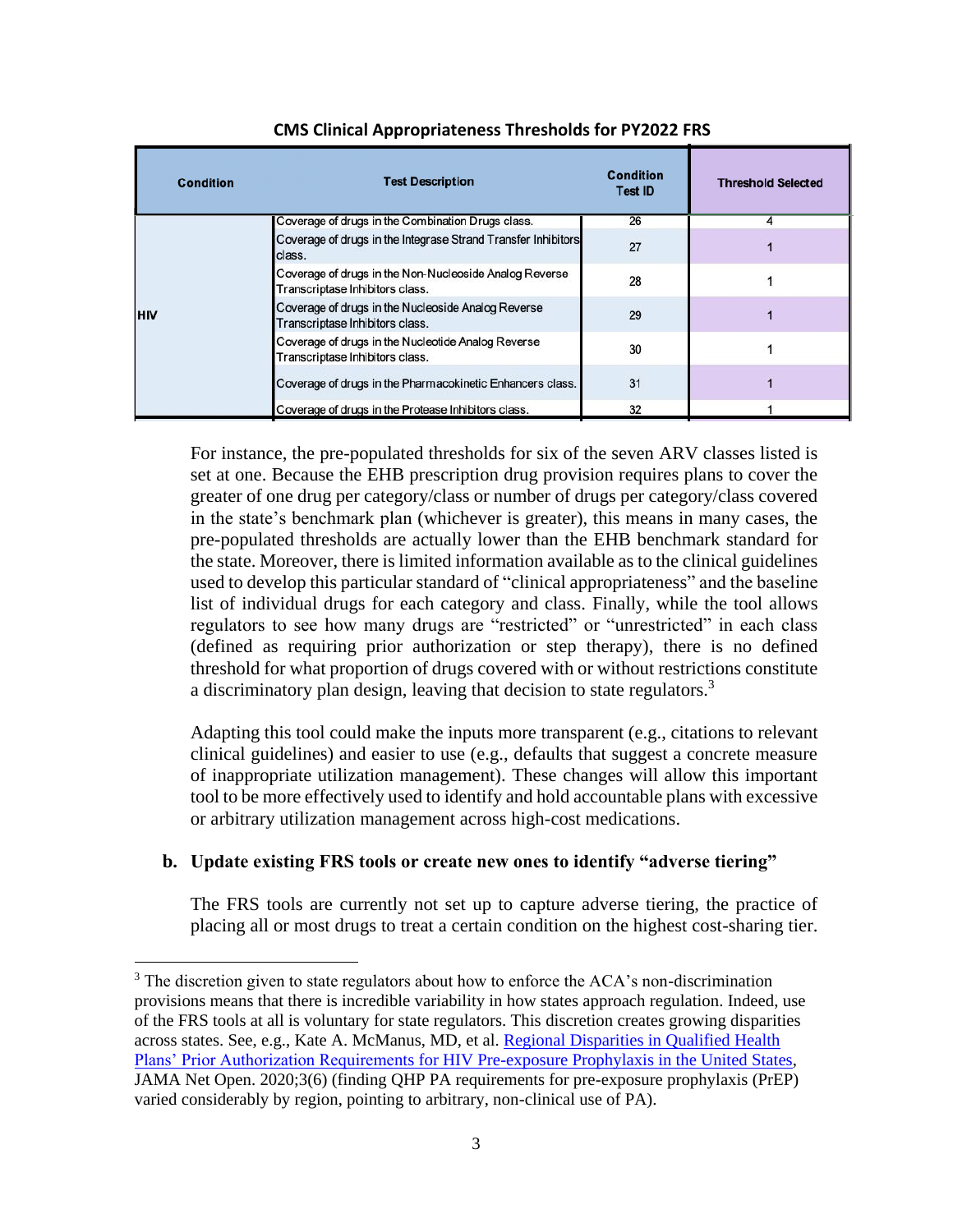Given that specialty tiers often use co-insurance instead of co-payments, coupled with the high cost of many HIV brand-name medications, adverse tiering can place medications out of reach to many consumers, dissuading them from enrolling in certain plans in the first place. A 2015 article published in the New England Journal of Medicine analyzed adverse tiering of HIV medications in 12 states using Healthcare.gov. The study found evidence of adverse tiering in 12 of the 48 plans analyzed, finding that enrollees in adverse tiering plans had an average annual cost per drug that *tripled* that of enrollees in plans with no evidence of adverse tiering.<sup>4</sup> Given the potential harm associated with this practice, we suggest that CCIIO include an adverse tiering tab in its clinical appropriateness tool. This may be the simplest solution given that the nine conditions prioritized in that tool are also the conditions at risk of being subject to adverse tiering. The tab would capture how many drugs in each category and class were placed on the plan's highest cost-sharing tier(s)<sup>5</sup> and flag plans that placed a certain proportion of drugs used to treat each condition on the highest tiers. CCIIO could set a threshold proportion and allow state regulators to increase the proportion. A threshold standard would help regulators measure formulary design against a concrete and clinically-based standard rather than the outlier analysis included in the current formulary outlier review tool.

#### **c. Strengthen language regarding non-discrimination review in annual Letter to Issuers**

CCIIO's annual Letter to Issuers offers an opportunity to strengthen the language included to make clear that adverse tiering is a form of discriminatory plan. Language could include the following:

"Adverse tiering, or the practice of placing all or most of the drugs recommended or used for treating one condition in the highest tier(s) of cost sharing, is a discriminatory practice used to deter individuals with chronic illnesses from enrolling in the plan. Adverse tiering violates the antidiscrimination provisions of the ACA, Section 1557 and Section 1311. CMS will review plan designs to ensure that plans are not engaged in adverse tiering."

### **d. Prohibit plans from listing drugs that are only available through an exceptions process as covered drugs in their QHP submission documents**

We believe that CCIIO should include language in QHP certification documents and training material that explicitly prohibits plans from listing drugs only available through a plan exceptions process as part of their formulary. Medications not listed on a publicly available formulary and not available through the plan's regular process

 $\overline{a}$ 

<sup>4</sup> Jacobs, Douglas B. and Benjamin D. Sommers, *[Using Drugs to Discriminate —](https://dash.harvard.edu/bitstream/handle/1/14008379/nejmp1411376.pdf?sequence=3) Adverse* 

*[Selection in the Insurance Marketplace](https://dash.harvard.edu/bitstream/handle/1/14008379/nejmp1411376.pdf?sequence=3)*, 372 N Engl J Med. 399, 399–402 (2015). 5 In assessing whether all or most drugs are subject to a plan's highest cost-sharing threshold, it is important to note that sometimes the highest cost-sharing will occur across two cost-sharing tiers (e.g., if a plan requires the same cost sharing for HIV drugs in the highest two cost-sharing tiers).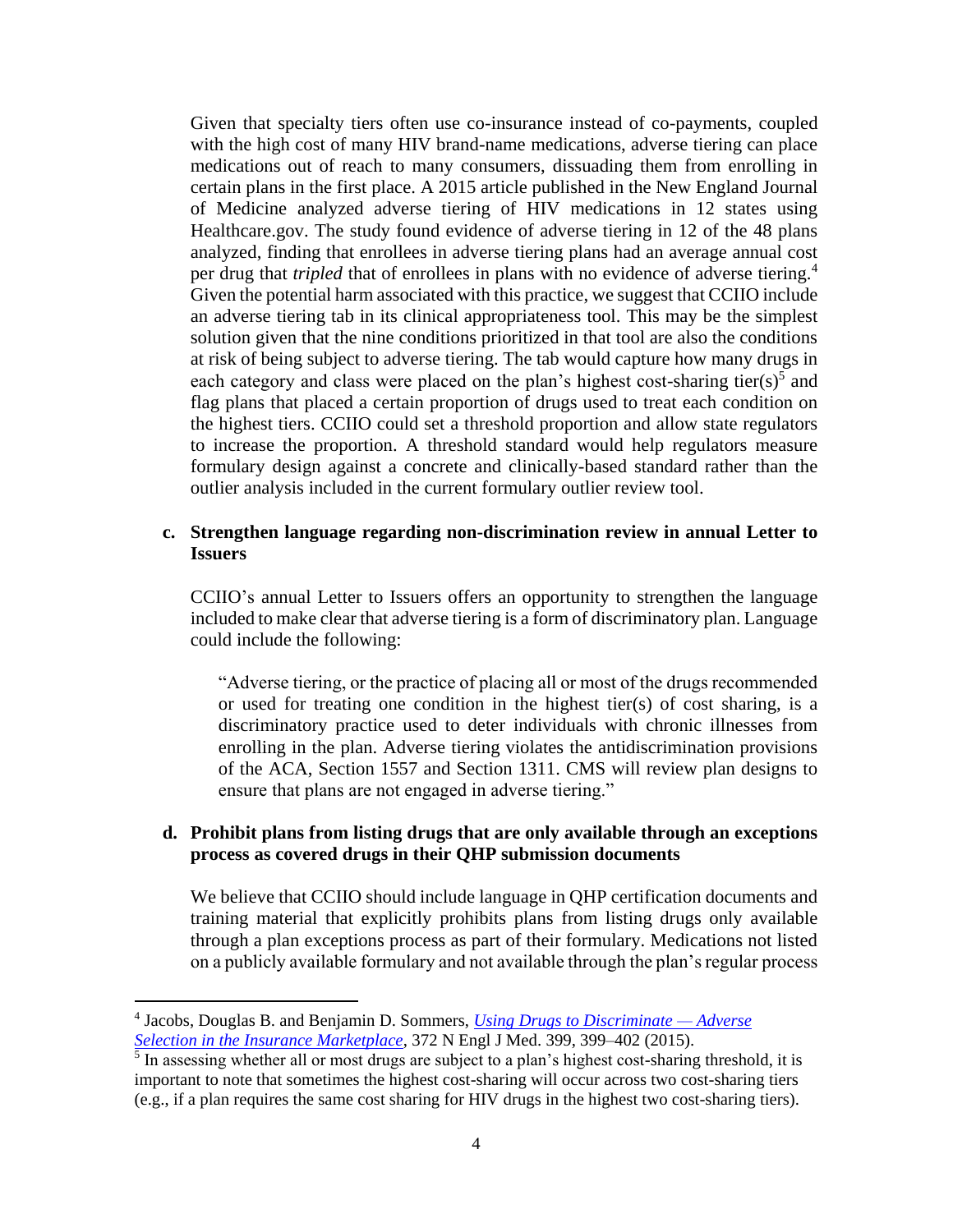should not be considered part of a plan's formulary and should not be counted for the purposes of meeting the EHB drug count standard or the clinical appropriateness review.

# **e. Update the drug classification list used to measure the Essential Health Benefits (EHB) benchmark drug count standards**

Based on our research, we think that CCIIO should consider using USP's Drug Classification (DC) instead of USP's Medicare Model Guidelines (MMG) to develop the categories and classes of drugs used to determine EHB benchmark compliance as well as to monitor discriminatory plan designs. USP MMG was developed in 2004 through a Cooperative Agreement between USP and CMS in response to the Medicare Prescription Drug Improvement and Modernization Act of 2003 (MMA).<sup>6</sup> In 2013, when HHS selected USP's Model Guidelines as the standard for EHB requirements, USP DC did not yet exist. USP DC was developed in 2016, and the first version published in 2017.<sup>7</sup> Though structurally similar to USP MMG, USP DC has more common outpatient drugs, rather than just Part D eligible drugs, and its public comment draws more input from relevant stakeholders from the private health care sector. Most importantly, USP DC is updated annually, while USP MMG is updated once every three years, rendering USP DC more likely to reflect up-to-date information about preferred drugs, discontinued drugs, and drugs no longer used for particular purposes. Alternatively, USP MMG could be updated annually.

# **II. Issues to Consider in Future Rulemaking**

 $\overline{a}$ 

Substantive changes to CCIIO's annual Notice of Benefit and Payment Parameters Rule could strengthen non-discrimination standards and improve federal monitoring and oversight of formulary design. We believe that the following regulatory changes could help:

- Prohibit mid-year formulary changes that remove medications during a plan year.
- Include a non-exclusive representative list of discriminatory plan designs that are prohibited under 45 CFR § 156.125 and 45 CFR § 156.200 that includes adverse tiering, failure to provide access to treatment regimens that meet clinical standard of care for nine designated conditions, misleading or incomplete formularies, and arbitrary or excessive utilization management.
- Amend the prescription drug exceptions process described in 45 CFR § 156.122 to allow beneficiaries to request a tiering exception if the drug they need is on a high cost-sharing tier.
- Define "specialty medication" and "specialty pharmacy" in 45 CFR 156.122. Without a definition, issuers and PBMs are skirting the requirement that consumers be able to pick up their medications at brick and mortar, in-network retail pharmacies

<sup>6</sup> *Medicare Model Guidelines*, USP.org, [https://www.usp.org/health-quality-safety/usp-medicare](https://www.usp.org/health-quality-safety/usp-medicare-model-guidelines)[model-guidelines.](https://www.usp.org/health-quality-safety/usp-medicare-model-guidelines)

<sup>7</sup> Press release, USP, *New USP Drug Classification System Proposed – Comment Now* (Oct. 31, 2016), [https://qualitymatters.usp.org/comment-usp-drug-classification-system.](https://qualitymatters.usp.org/comment-usp-drug-classification-system)